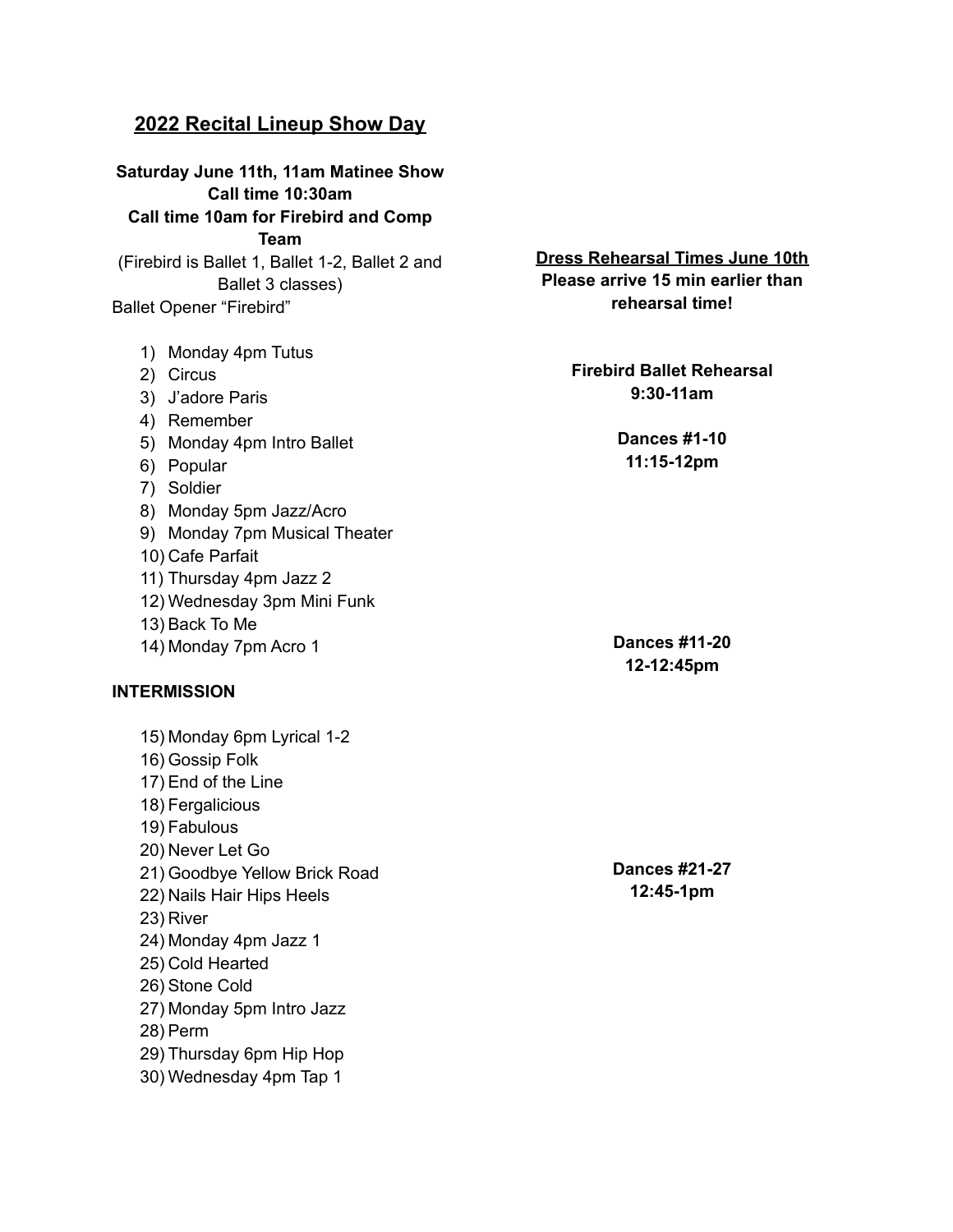## **2022 Recital Lineup Show Day**

**Saturday June 11th, 5pm Evening Show Call time 4:30pm Call time 4:00pm Firebird and Comp Team** (Firebird is Ballet 1, Ballet 1-2, Ballet 2 and Ballet 3 classes)

#### **Ballet Opener "Firebird"**

1) Wednesday 3pm Tutus 2) Circus 3) Better 4) Tuesday 4pm Intro Ballet 5) Make Up 6) Monday 7pm Jazz 1-2 7) Shout 8) A Pale 9) Soldier 10) Pointe 11) Tuesday 6pm Prek 12) Burlesque 13) Surfs Up 14) Friday 6pm Intro Lyrical 15) Monday 6pm Jazz 3 16) Thursday 4pm Acro 1-2 17) Thursday 6pm Acro 3 **INTERMISSION** 18) Marathon 19) Friday 5pm Jazz/acro 20) Burn 21) Gravity 22) Lost Without You 23) Tuesday 5pm Intro Jazz 24) Tueday 5pm Contemporary 25) Heads Will Roll 26) Spellblock 27) Rumor Has It 28) Kingdom Fall 29) Moment I Said It 30) Wednesday 3pm Tap 2 31) Way Down 32) The Climb 33) Real As It Gets

34) How It Ends 35) I Found

**Dress Rehearsal Times June 10th Please arrive 15 min earlier than rehearsal time! Firebird Ballet Rehearsal 9:30-11am Dances #1-11 Arrive 1-1:45pm Dances #12-21 1:45-2:30pm Dances #22-33 2:30-3:15pm**